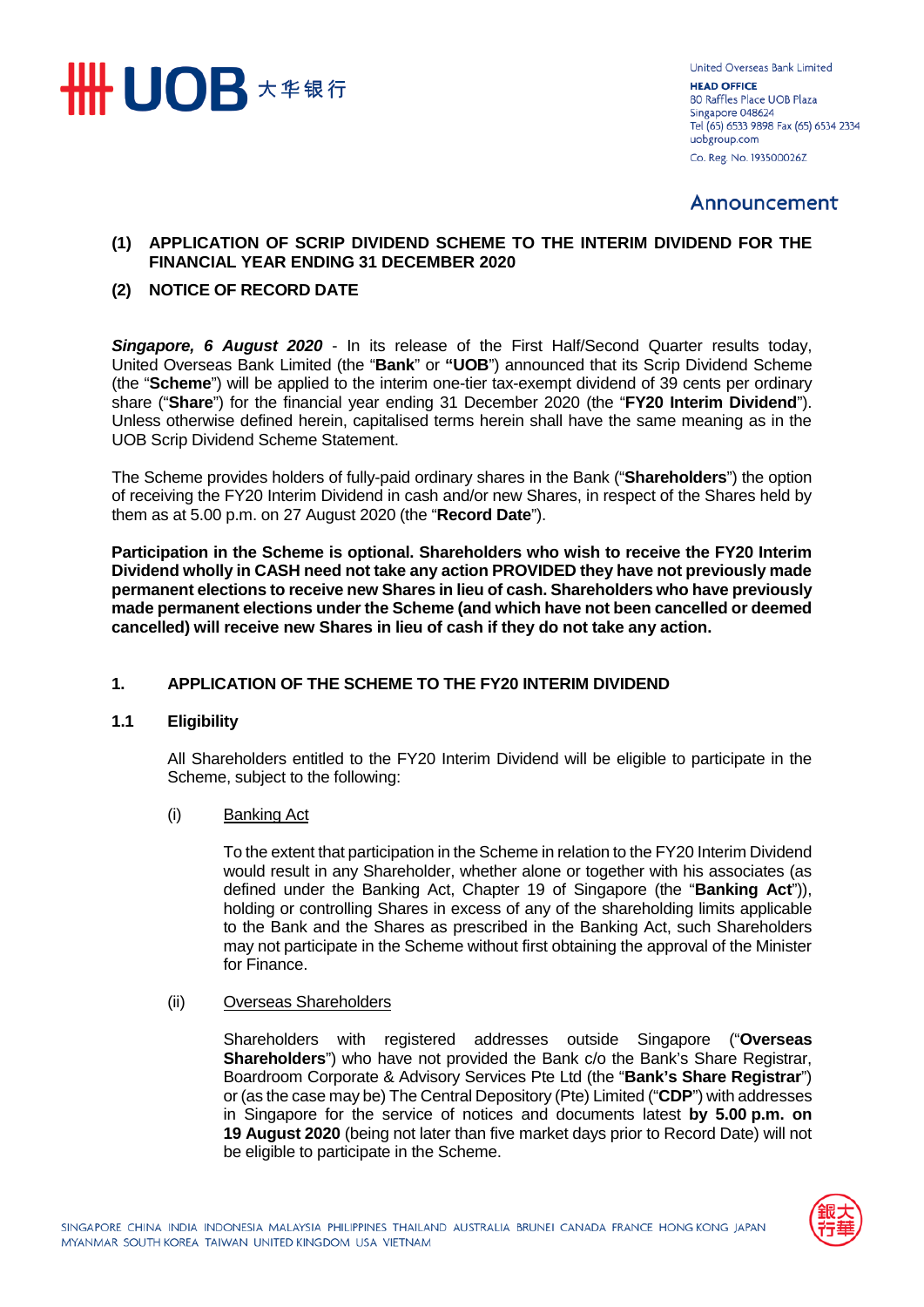

Where a Shareholder gives notice to the Bank's Share Registrar or, if the Shareholder is a depositor, to CDP, of a change of his registered address for the service of notices and documents from an address within Singapore to an address outside Singapore, he shall thereupon be considered an Overseas Shareholder. **Any permanent election given by him shall be deemed to have been cancelled if his registered address as at Record Date is outside Singapore.** 

**Overseas Shareholders who wish to be eligible to participate in the Scheme must provide an address in Singapore for the service of notices and documents by notifying the Bank's Share Registrar, Boardroom Corporate & Advisory Services Pte Ltd at 50 Raffles Place, Singapore Land Tower #32-01, Singapore 048623, or, if the Overseas Shareholder is a Depositor, the CDP at 9 Buona Vista Drive, 01-19/20, The Metropolis, Singapore 138588 not later than 5.00 p.m. on 19 August 2020.** 

A Shareholder's participation in the Scheme is subject to the requirement that it will not result in a breach by the Shareholder of any restriction on such Shareholder's holding of Shares which may be imposed by any statute, law or regulation in force in Singapore or any other relevant jurisdiction or by the Constitution of the Bank.

#### **1.2 Notices of Election**

Notices of election\* are expected to be despatched to eligible Shareholders on or about 8 September 2020.

Eligible Shareholders may elect to participate in the Scheme in respect of **all or part only** of their holding of Shares or to make a permanent election to participate in respect of **all (and not part only)** of their holding of Shares. **Permanent election is NOT available to any Shareholder who elects to receive Shares in respect of part only of his holding of Shares.** The available options will be stated in the Notices of Election.

\*Physical copies of the Notices of Election will not be despatched to Depository Agents who hold Shares through CDP. Such Depository Agents may submit their elections electronically via the SGX-SFG service provided by CDP as listed in the Terms and Conditions for User Services for Depository Agents.

#### **1.3 Permanent Elections (for ALL Shares ONLY)**

Shareholders who have previously made permanent elections under the Scheme (and whose permanent elections have not been cancelled or deemed cancelled) will receive new Shares in lieu of the cash amount of the FY20 Interim Dividend. **They will receive Scrip Dividend Entitlement Advice instead of Notices of Election.** 

Where an eligible Shareholder chooses to make or has previously made a permanent election, the permanent election will be effective for all future qualifying dividends unless and until a notice of cancellation in the prescribed form is received by the Bank's Share Registrar or (as the case may be) CDP.

#### **1.4 Take-over Code**

The attention of Shareholders is drawn to Rule 14 of the Singapore Code on Take-overs and Mergers. In particular, a Shareholder should note that he may be under an obligation to make a take-over offer for the Bank if:

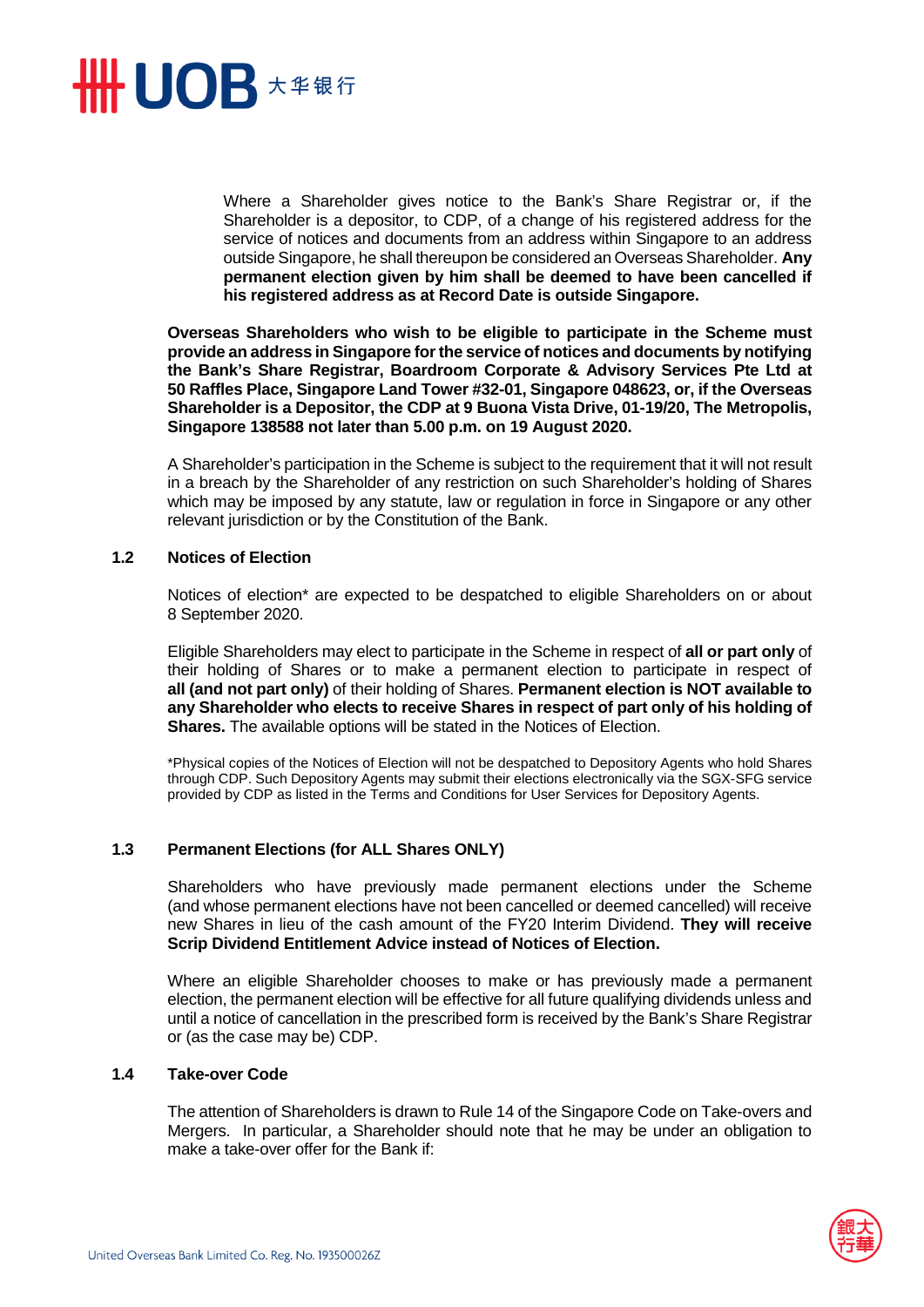# **HHUOB 大华银行**

- (i) he acquires, by participating in the Scheme in relation to any dividend to which the Scheme applies, whether at one time or different times, new Shares which (together with Shares held or acquired by him or persons acting in concert with him) carry 30% or more of the voting rights of the Bank; or
- (ii) he, together with persons acting in concert with him, holds 30% or more but not more than 50% of the voting rights of the Bank, and either alone or together with persons acting in concert with him, acquires additional new Shares by participating in the Scheme or otherwise acquires additional Shares that would increase his percentage of the voting rights of the Bank by more than 1% in any period of 6 months.

#### **1.5 Issue Price**

For the purposes of the application of the Scheme to the FY20 Interim Dividend, the price at which each new Share is to be issued (the "**Issue Price**") will be set at the average of the last dealt prices of the Share during the price determination period between **26 August 2020 and 27 August 2020** (both dates inclusive) (being the period commencing on the date on which the Shares are first traded on an ex-dividend basis and ending on the Record Date).

The Bank will announce the Issue Price on **28 August 2020.**

#### **1.6 Fractional Entitlements**

Where the number of new Shares which may be issued to a participating Shareholder under the Scheme includes a fraction but is not less than one (1), the number of new Shares to be issued will be rounded up to the nearest whole number if the fraction is 0.5 or more, and rounded down to the nearest whole number if the fraction is less than 0.5 and the fraction will be disregarded. No cash will be paid on such disregarded fraction of a share.

Where less than one (1) new Share is to be issued to a participating Shareholder under the Scheme, such participating Shareholder will not, regardless of whether he has elected to do so, receive any new Share, but will instead be paid his dividend in cash. This would be the case even if he has made a permanent election previously.

#### **2. NOTICE OF RECORD DATE AND DIVIDEND PAYMENT DATE**

**NOTICE IS HEREBY GIVEN** that the Transfer Books and Register of Members of the Bank will be closed from **5.00 p.m. on 27 August 2020** up to (and including) **28 August 2020** for the purpose of determining the entitlements of Shareholders to the FY20 Interim Dividend.

Duly completed registrable transfers received by the Bank's Share Registrar, Boardroom Corporate & Advisory Services Pte Ltd, at 50 Raffles Place, Singapore Land Tower #32-01, Singapore 048623 up to 5.00 p.m. on **27 August 2020** will be registered before entitlements to the FY20 Interim Dividend are determined. Shareholders whose securities accounts with CDP are credited with Shares as at 5.00 p.m. on 27 August 2020 will rank for the FY20 Interim Dividend.

The FY20 Interim Dividend will be paid on 13 October 2020 (the "**Dividend Payment Date**"). The new Shares are also expected to be listed on 13 October 2020.